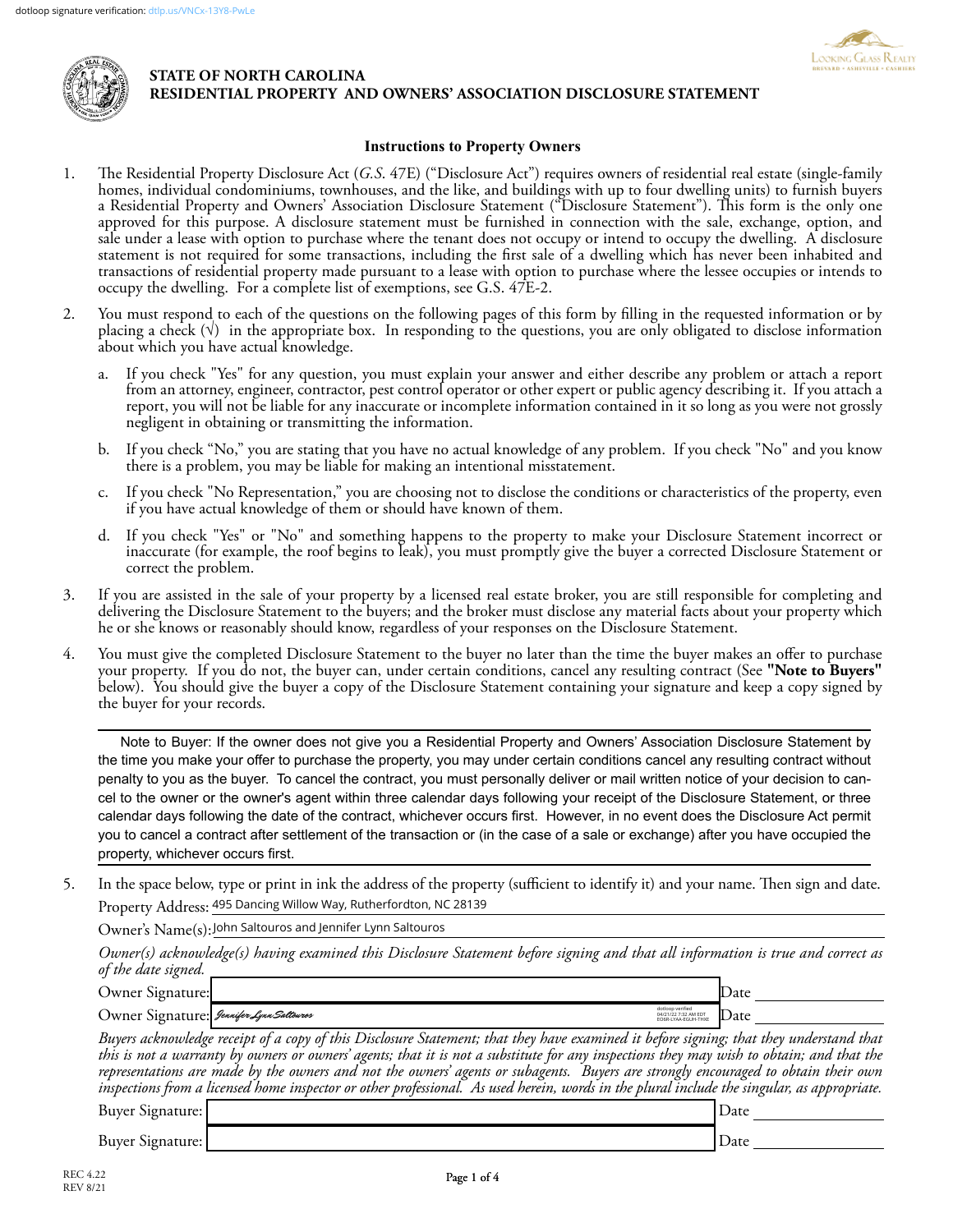Property Address/Description: 495 Dancing Willow Way, Rutherfordton, NC 28139

**The following questions address the characteristics and condition of the property identified above about which the owner**  has <u>actual knowledge</u>. Where the question refers to "dwelling," it is intended to refer to the dwelling unit, or units if more<br>than one, to be conveyed with the property. The term "dwelling unit" refers to any structure i

|          |                                                                                                                                                                                                                                                                                                                                                     | Yes<br>$N_{\rm O}$ |   | <u>No</u><br>Representation |
|----------|-----------------------------------------------------------------------------------------------------------------------------------------------------------------------------------------------------------------------------------------------------------------------------------------------------------------------------------------------------|--------------------|---|-----------------------------|
| 1.       | In what year was the dwelling constructed? 1982<br>Explain if necessary:                                                                                                                                                                                                                                                                            |                    |   |                             |
| 2.       | Is there any problem, malfunction or defect with the dwelling's foundation, slab, fireplaces/chimneys, floors,<br>windows (including storm windows and screens), doors, ceilings, interior and exterior walls, attached garage,                                                                                                                     | M                  |   |                             |
| 3.       | The dwelling's exterior walls are made of what type of material? $\Box$ Brick Veneer $\Box$ Wood $\Box$ Stone<br>□ Vinyl OSynthetic Stucco O Composition/Hardboard O Concrete OFiber Cement O Aluminum O Asbestos<br>$\Box$ Other<br>(Check all that apply)                                                                                         |                    |   | a di ser                    |
| 4.       | In what year was the dwelling's roof covering installed? _____________________(Approximate if no records are<br>available) Explain if necessary:<br><u> 1980 - Johann Stein, marwolaethau a bhann an t-Amhair Aonaich an t-Amhair Aonaich an t-Amhair Aonaich an t-A</u>                                                                            |                    |   | V                           |
| 5.       |                                                                                                                                                                                                                                                                                                                                                     | Δ                  |   |                             |
| 6.       | Is there any water seepage, leakage, dampness or standing water in the dwelling's basement, crawl space, or slab?                                                                                                                                                                                                                                   | Ν                  |   |                             |
| 7.       | Is there any problem, malfunction or defect with the dwelling's electrical system (outlets, wiring, panel,                                                                                                                                                                                                                                          | Κ                  |   |                             |
| 8.       | Is there any problem, malfunction or defect with the dwelling's plumbing system (pipes, fixtures, water heater, etc.)?                                                                                                                                                                                                                              | Κ                  |   |                             |
| 9.       |                                                                                                                                                                                                                                                                                                                                                     |                    | Κ |                             |
|          | 10. What is the dwelling's heat source? $\square$ Furnace $\square$ Heat Pump $\square$ Baseboard $\square$ Other<br>(Check all that apply) Age of system: 2019                                                                                                                                                                                     |                    |   |                             |
|          | 2019                                                                                                                                                                                                                                                                                                                                                |                    |   |                             |
|          | 12. What are the dwelling's fuel sources? ZElectricity Natural Gas DPropane DOil DOther                                                                                                                                                                                                                                                             |                    |   |                             |
|          | (Check all that apply)<br>If the fuel source is stored in a tank, identify whether the tank is $\Box$ above ground or $\Box$ below ground, and<br>whether the tank is □ leased by seller or □ owned by seller. (Check all that apply)                                                                                                               |                    |   |                             |
|          | 13. What is the dwelling's water supply source? □ City/County □ Community System Ø Private Well □ Shared<br>Well $\Box$ Other                                                                                                                                                                                                                       |                    |   |                             |
|          | 14. The dwelling's water pipes are made of what type of material? Ø Copper□Galvanized□Plastic□Polybutylene<br>$\Box$ Other                                                                                                                                                                                                                          |                    |   |                             |
|          | 15. Is there any problem, malfunction or defect with the dwelling's water supply (including water quality, quantity,                                                                                                                                                                                                                                |                    | Κ |                             |
|          | 16. What is the dwelling's sewage disposal system? <b>Ø</b> Septic Tank <b>□</b> Septic Tank with Pump □ Community<br>System □ Connected to City/County System □ City/County System available □ Straight pipe (wastewater<br>does not go into a septic or other sewer system [note: use of this type of system violates state law])<br>$\Box$ Other |                    |   |                             |
|          | 17. If the dwelling is serviced by a septic system, do you know how many bedrooms are allowed by the septic<br>system permit?                                                                                                                                                                                                                       | K                  |   |                             |
|          | If your answer is "yes," how many bedrooms are allowed?<br>No records available                                                                                                                                                                                                                                                                     |                    |   |                             |
|          | 19. Is there any problem, malfunction or defect with the dwelling's central vacuum, pool, hot tub, spa, attic fan,<br>exhaust fan, ceiling fans, sump pump, irrigation system, TV cable wiring or satellite dish, garage door openers,                                                                                                              | К                  |   |                             |
|          |                                                                                                                                                                                                                                                                                                                                                     | $\Box$ $\vee$      |   |                             |
|          | 20. Is there any problem, malfunction or defect with any appliances that may be included in the conveyance                                                                                                                                                                                                                                          | $\Box$ $\vee$      |   |                             |
|          |                                                                                                                                                                                                                                                                                                                                                     |                    |   |                             |
|          | Owner Initials and Date<br>Buyer Initials and Date                                                                                                                                                                                                                                                                                                  |                    |   |                             |
|          | Owner Initials and Date<br>Buyer Initials and Date<br>04/21/22                                                                                                                                                                                                                                                                                      |                    |   |                             |
| REC 4.22 | 7:32 AM EDT<br>dotloop verified                                                                                                                                                                                                                                                                                                                     |                    |   |                             |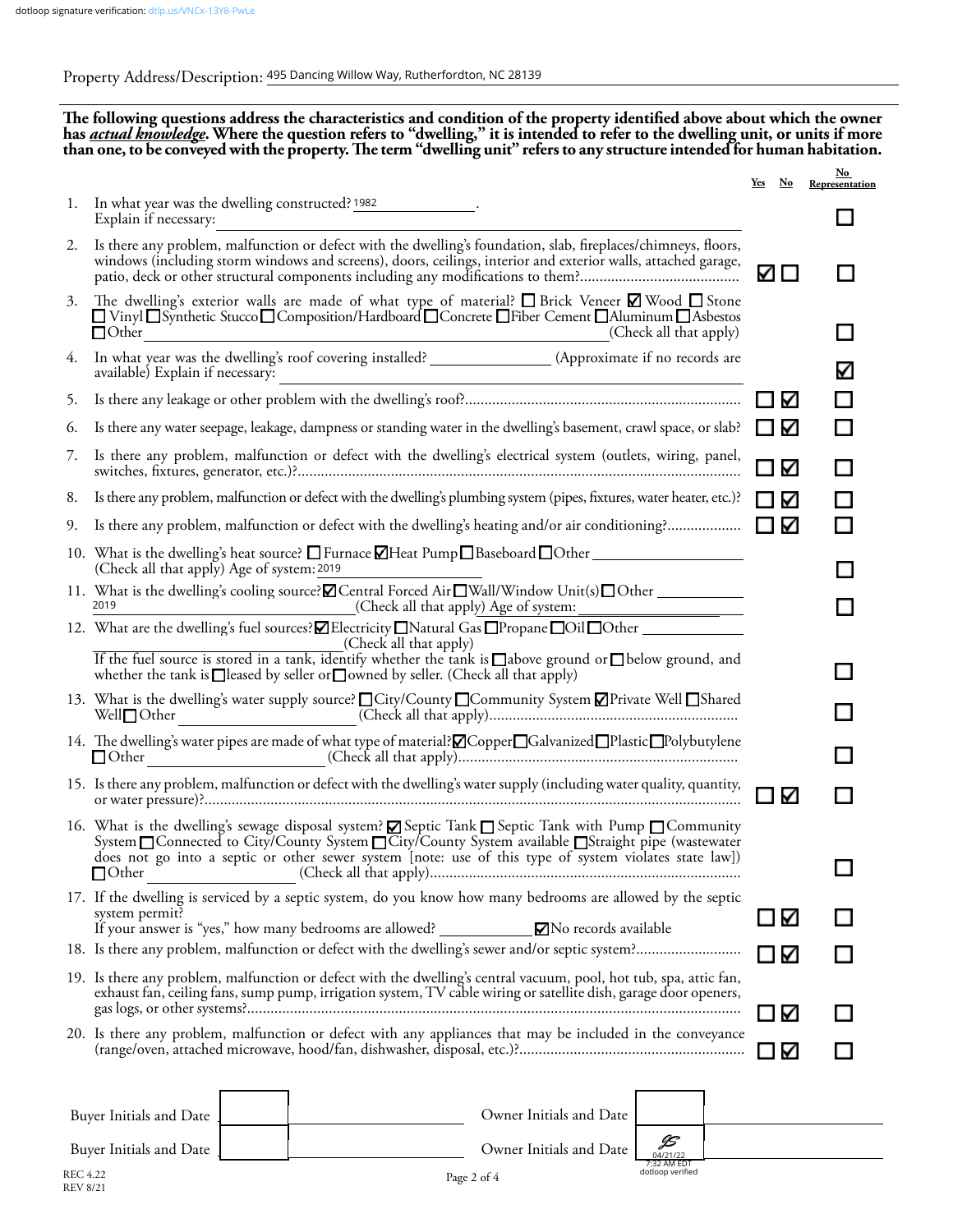|                                                                                                                                                                                                                                                                                                                                                                             |                                                                                                                                                                                                                                                                                                                                                                                                                                                      | <u>Yes</u> | $\mathbf{N}\mathbf{o}$ | $\mathbf{N}\mathbf{o}$<br><b>Representation</b> |  |
|-----------------------------------------------------------------------------------------------------------------------------------------------------------------------------------------------------------------------------------------------------------------------------------------------------------------------------------------------------------------------------|------------------------------------------------------------------------------------------------------------------------------------------------------------------------------------------------------------------------------------------------------------------------------------------------------------------------------------------------------------------------------------------------------------------------------------------------------|------------|------------------------|-------------------------------------------------|--|
|                                                                                                                                                                                                                                                                                                                                                                             | 21. Is there any problem with present infestation of the dwelling, or damage from past infestation of wood                                                                                                                                                                                                                                                                                                                                           |            | Κ                      |                                                 |  |
|                                                                                                                                                                                                                                                                                                                                                                             | 22. Is there any problem, malfunction or defect with the drainage, grading or soil stability of the property?                                                                                                                                                                                                                                                                                                                                        |            | Κ                      |                                                 |  |
|                                                                                                                                                                                                                                                                                                                                                                             | 23. Are there any structural additions or other structural or mechanical changes to the dwelling(s) to be conveyed                                                                                                                                                                                                                                                                                                                                   |            | Δ                      |                                                 |  |
|                                                                                                                                                                                                                                                                                                                                                                             | 24. Is the property to be conveyed in violation of any local zoning ordinances, restrictive covenants, or other land-<br>use restrictions, or building codes (including the failure to obtain proper permits for room additions or other                                                                                                                                                                                                             |            | K                      |                                                 |  |
|                                                                                                                                                                                                                                                                                                                                                                             | 25. Are there any hazardous or toxic substances, materials, or products (such as asbestos, formaldehyde, radon<br>gas, methane gas, lead-based paint) which exceed government safety standards, any debris (whether buried or<br>covered) or underground storage tanks, or any environmentally hazardous conditions (such as contaminated<br>soil or water, or other environmental contamination) located on or which otherwise affect the property? |            | К                      |                                                 |  |
|                                                                                                                                                                                                                                                                                                                                                                             | 26. Is there any noise, odor, smoke, etc. from commercial, industrial, or military sources which affects the property?                                                                                                                                                                                                                                                                                                                               |            | Κ                      |                                                 |  |
|                                                                                                                                                                                                                                                                                                                                                                             | 27. Is the property subject to any utility or other easements, shared driveways, party walls or encroachments from                                                                                                                                                                                                                                                                                                                                   | Κ          | □                      |                                                 |  |
|                                                                                                                                                                                                                                                                                                                                                                             | 28. Is the property the subject of any lawsuits, foreclosures, bankruptcy, leases or rental agreements, judgments, tax<br>liens, proposed assessments, mechanics' liens, materialmens' liens, or notices from any governmental agency that                                                                                                                                                                                                           |            | Ν                      |                                                 |  |
|                                                                                                                                                                                                                                                                                                                                                                             | 29. Is the property subject to a flood hazard or is the property located in a federally-designated flood hazard area?                                                                                                                                                                                                                                                                                                                                |            |                        |                                                 |  |
|                                                                                                                                                                                                                                                                                                                                                                             |                                                                                                                                                                                                                                                                                                                                                                                                                                                      |            |                        |                                                 |  |
|                                                                                                                                                                                                                                                                                                                                                                             |                                                                                                                                                                                                                                                                                                                                                                                                                                                      |            | ∇                      |                                                 |  |
|                                                                                                                                                                                                                                                                                                                                                                             | If you answered "yes" to any of the questions listed above (1-31) please explain (attach additional sheets if necessary):                                                                                                                                                                                                                                                                                                                            |            |                        |                                                 |  |
|                                                                                                                                                                                                                                                                                                                                                                             | Please see attached engineering report in accordance to #2. Shares a driveway from main road to home with tiny cabin on property. Part of the land near the creek is in a flood zone. Dancing Willow Way is a private road on                                                                                                                                                                                                                        |            |                        |                                                 |  |
| In lieu of providing a written explanation, you may attach a written report to this Disclosure Statement by a public agency, or by an<br>attorney, engineer, land surveyor, geologist, pest control operator, contractor, home inspector, or other expert, dealing with matters within<br>the scope of that public agency's functions or the expert's license or expertise. |                                                                                                                                                                                                                                                                                                                                                                                                                                                      |            |                        |                                                 |  |
|                                                                                                                                                                                                                                                                                                                                                                             | The following questions pertain to the property identified above, including the lot to be conveyed and any dwelling unit(s), sheds,<br>detached garages, or other buildings located thereon.                                                                                                                                                                                                                                                         |            |                        |                                                 |  |
|                                                                                                                                                                                                                                                                                                                                                                             | 32. Is the property subject to governing documents which impose various mandatory covenants, conditions, and                                                                                                                                                                                                                                                                                                                                         |            | K                      | No<br>Yes No Representation                     |  |
|                                                                                                                                                                                                                                                                                                                                                                             | If you answered "yes" to the question above, please explain (attach additional sheets if necessary):                                                                                                                                                                                                                                                                                                                                                 |            |                        |                                                 |  |
|                                                                                                                                                                                                                                                                                                                                                                             |                                                                                                                                                                                                                                                                                                                                                                                                                                                      |            |                        |                                                 |  |
|                                                                                                                                                                                                                                                                                                                                                                             | 33. Is the property subject to regulation by one or more owners' association(s) including, but not limited to,<br>obligations to pay regular assessments or dues and special assessments? If you answer is "yes," please provide<br>the information requested below as to each owners' association to which the property is subject [insert N/A<br>into any blank that does not apply]:                                                              |            | ∇                      | H                                               |  |
|                                                                                                                                                                                                                                                                                                                                                                             |                                                                                                                                                                                                                                                                                                                                                                                                                                                      |            |                        |                                                 |  |
|                                                                                                                                                                                                                                                                                                                                                                             |                                                                                                                                                                                                                                                                                                                                                                                                                                                      |            |                        |                                                 |  |
|                                                                                                                                                                                                                                                                                                                                                                             |                                                                                                                                                                                                                                                                                                                                                                                                                                                      |            |                        |                                                 |  |
|                                                                                                                                                                                                                                                                                                                                                                             |                                                                                                                                                                                                                                                                                                                                                                                                                                                      |            |                        |                                                 |  |

| $\bullet$ (specify name)           | whose regular assessments ("dues")                                                        |
|------------------------------------|-------------------------------------------------------------------------------------------|
| are \$<br>per                      | The name, address and telephone number of the president of the owners' association or the |
| association manager are            |                                                                                           |
|                                    |                                                                                           |
| Buyer Initials and Date            | Owner Initials and Date                                                                   |
| Buyer Initials and Date            | JS<br>Owner Initials and Date<br>04/21/22                                                 |
| <b>REC 4.22</b><br><b>REV 8/21</b> | 7:32 AM EDT<br>Page 3 of 4<br>dotloop verified                                            |